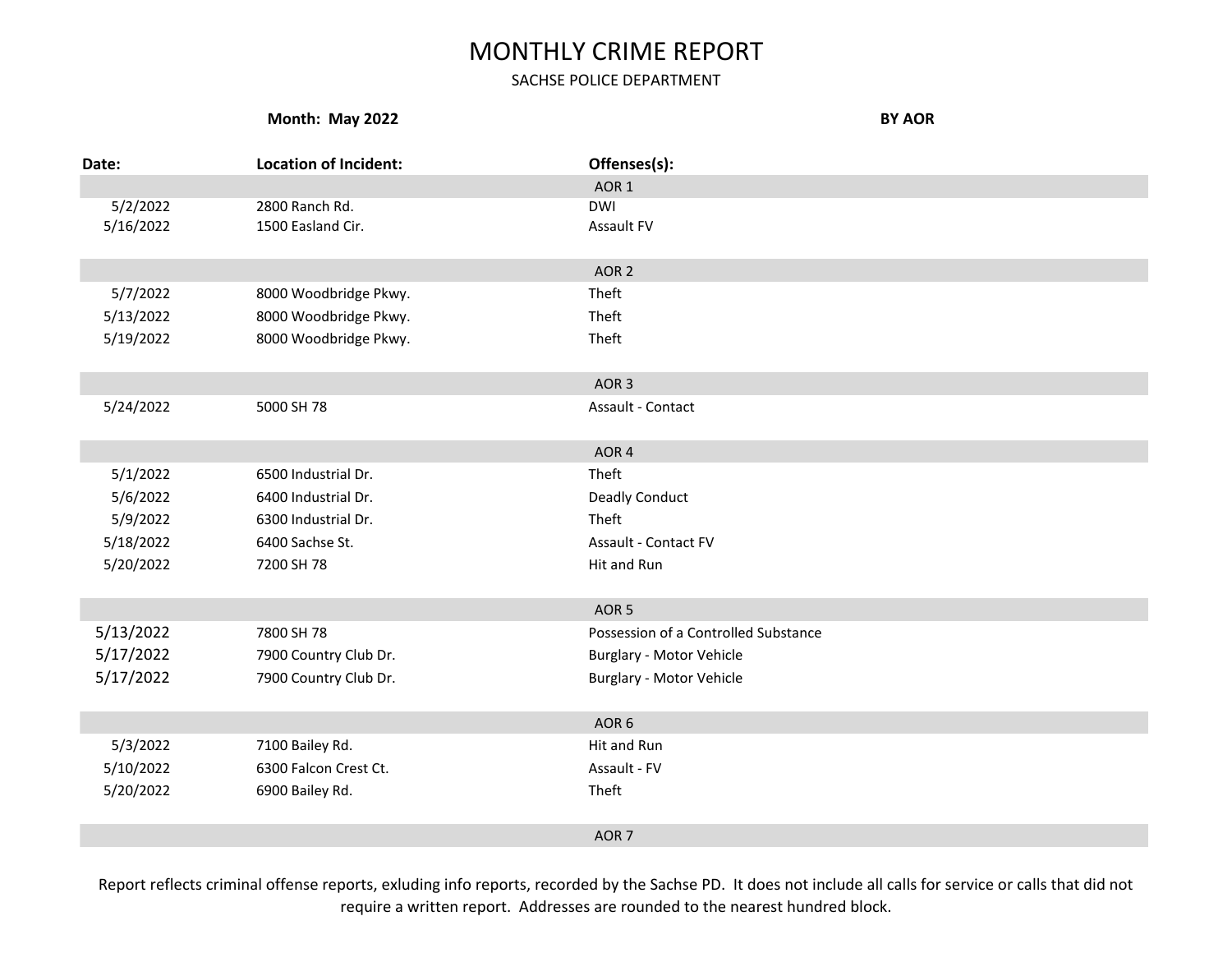|           |                      | SACHSE POLICE DEPARTMENT             |
|-----------|----------------------|--------------------------------------|
| 5/5/2022  | 7000 SH 78           | Posession of Drug Paraphernalia      |
| 5/14/2022 | 7200 SH 78           | Racing                               |
| 5/15/2022 | 4500 Williford Rd.   | <b>Evading Arrest or Detention</b>   |
| 5/16/2022 | 7000 SH 78           | <b>Theft</b>                         |
| 5/18/2022 | 7300 SH 78           | <b>Criminal Mischief</b>             |
| 5/27/2022 | 7200 SH 78           | Posession of Drug Paraphernalia      |
|           |                      |                                      |
|           |                      | AOR <sub>8</sub>                     |
| 5/8/2022  | 6300 SH 78           | <b>Public Intoxication</b>           |
| 5/14/2022 | 6200 SH 78           | Theft                                |
| 5/15/2022 | 5900 Billingsley St. | Assault Impede Breath - FV           |
| 5/18/2022 | 6300 SH 78           | Possession of Drug Paraphernalia     |
| 5/18/2022 | 3000 5th St.         | Possession of Drug Paraphernalia     |
| 5/21/2022 | 3300 7th St.         | <b>Evading Arrest or Detention</b>   |
| 5/26/2022 | 5900 SH 78           | Possession of Drug Paraphernalia     |
| 5/27/2022 | 6600 SH 78           | Possession of Drug Paraphernalia     |
| 5/27/2022 | 4000 Arizona St.     | Assault FV                           |
| 5/30/2022 | 3500 7th St.         | Assault FV                           |
|           |                      |                                      |
|           |                      | AOR <sub>9</sub>                     |
| 5/7/2022  | 5500 Brookview Ct.   | Possession of Drug Paraphernalia     |
| 5/8/2022  | 4100 Mane Dr.        | <b>Criminal Mischief</b>             |
| 5/9/2022  | 5400 Brookhollow Dr. | Assault FV                           |
| 5/9/2022  | 5000 Bunker Hill Rd. | Possession of a Controlled Substance |
| 5/12/2022 | 5500 Alexander St.   | Assault FV                           |
| 5/15/2022 | 5500 Brookview Ct.   | Burglary - Vehicle                   |
| 5/16/2022 | 5400 SH 78           | <b>Theft</b>                         |
| 5/16/2022 | 4100 Mane Dr.        | Injury to a Child/Elderly FV         |
| 5/17/2022 | 4100 Mane Dr.        | Assault FV                           |
| 5/22/2022 | 2500 Rebecca Dr.     | Credit Card/Debit Card Abuse         |
| 5/26/2022 | 2400 Southridge Dr.  | Criminal Mischief                    |
|           |                      | <b>AOR 10</b>                        |
| 5/5/2022  | 3900 Miles Rd.       | <b>Terroristic Threat</b>            |
| 5/6/2022  | 3900 Miles Rd.       | Assault by Contact                   |
|           |                      |                                      |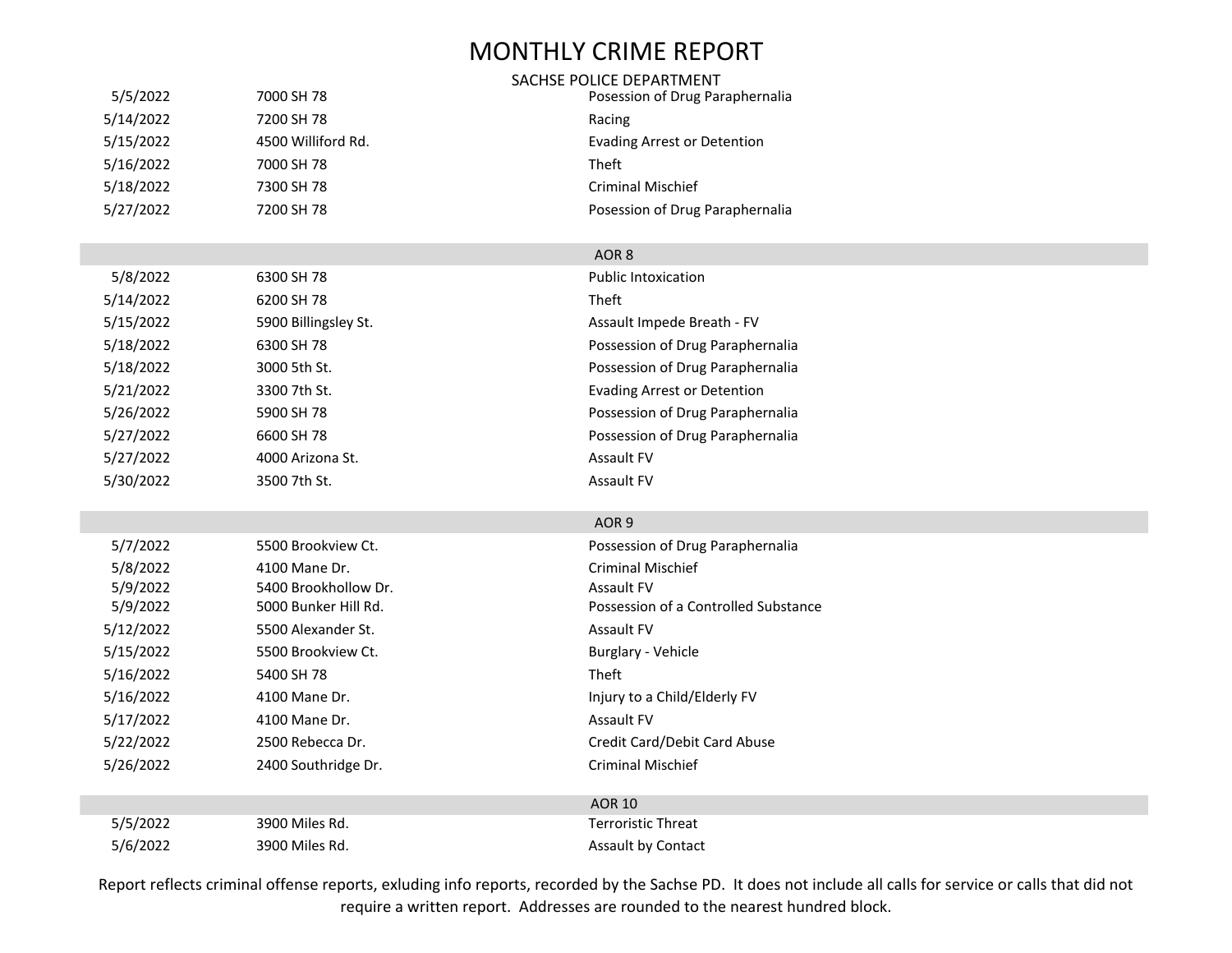#### SACHSE POLICE DEPARTMENT

5/11/2022 3900 Miles Rd. Criminal Mischief 5/11/2022 4400 Cedar Elm Possession of Drug Paraphernalia 5/17/2022 3900 Miles Rd. 2006 3900 Miles Rd. 5/21/2022 6700 Valley View Ln. Purchase/Furnish Alcohol to a Minor 5/24/2022 3900 Miles Rd. Possession of a Controlled Substance

#### AOR 11

| 5/1/2022  | 5100 Magnolia Ln.        | Assault Impede Breath FV         |
|-----------|--------------------------|----------------------------------|
| 5/2/2022  | 4400 Hudson Dr.          | Possession of Drug Paraphernalia |
| 5/2/2022  | 4400 Hudson Dr.          | <b>Assault by Contact</b>        |
| 5/3/2022  | 5300 The Station Blvd.   | Burglary - Motor Vehicle         |
| 5/3/2022  | 4400 Hudson Dr.          | <b>Criminal Mischief</b>         |
| 5/4/2022  | 4400 Hudson Dr.          | Minor in Possession of Alcohol   |
| 5/4/2022  | 4400 Lone Elm St.        | <b>Identity Theft</b>            |
| 5/5/2022  | 3600 Scotsman Rd.        | Theft                            |
| 5/6/2022  | 3500 The Commons Pkwy.   | <b>Theft</b>                     |
| 5/11/2022 | 4400 Hudson Dr.          | Assault                          |
| 5/12/2022 | 5300 The Station Blvd.   | <b>Burglary - Habitation</b>     |
| 5/14/2022 | 4600 Rustic Ridge Ct.    | Theft                            |
| 5/16/2022 | 2600 Cotillion Dr.       | <b>Burglary - Motor Vehicle</b>  |
| 5/17/2022 | 4300 Haverhill Ln.       | <b>Assault FV</b>                |
| 5/19/2022 | 3500 Central Blvd.       | Theft                            |
| 5/19/2022 | 5300 The Station Blvd.   | <b>Burglary - Motor Vehicle</b>  |
| 5/20/2022 | 5000 Jackson Meadows Dr. | Possession of Drug Paraphernalia |
| 5/20/2022 | 5300 The Station Blvd.   | <b>Burglary - Habitation</b>     |
| 5/23/2022 | 5300 The Station Blvd.   | <b>Criminal Mischief</b>         |
| 5/28/2022 | 5300 The Station Blvd.   | <b>Public Intoxication</b>       |
| 5/31/2022 | 3400 Miles Rd.           | <b>Burglary - Motor Vehicle</b>  |
|           |                          |                                  |

| 5/5/2022  | 5500 SH 190              | Illegal Dumping    |
|-----------|--------------------------|--------------------|
| 5/5/2022  | 5000 Sachse Rd.          | Hit and Run        |
| 5/12/2022 | 3300 Pleasant Valley Rd. | Forgery            |
| 5/13/2022 | 2700 Elm Grove Rd.       | Disorderly Conduct |

#### AOR 12

| Illegal Dumping    |
|--------------------|
| Hit and Run        |
| Forgery            |
| Disorderly Conduct |